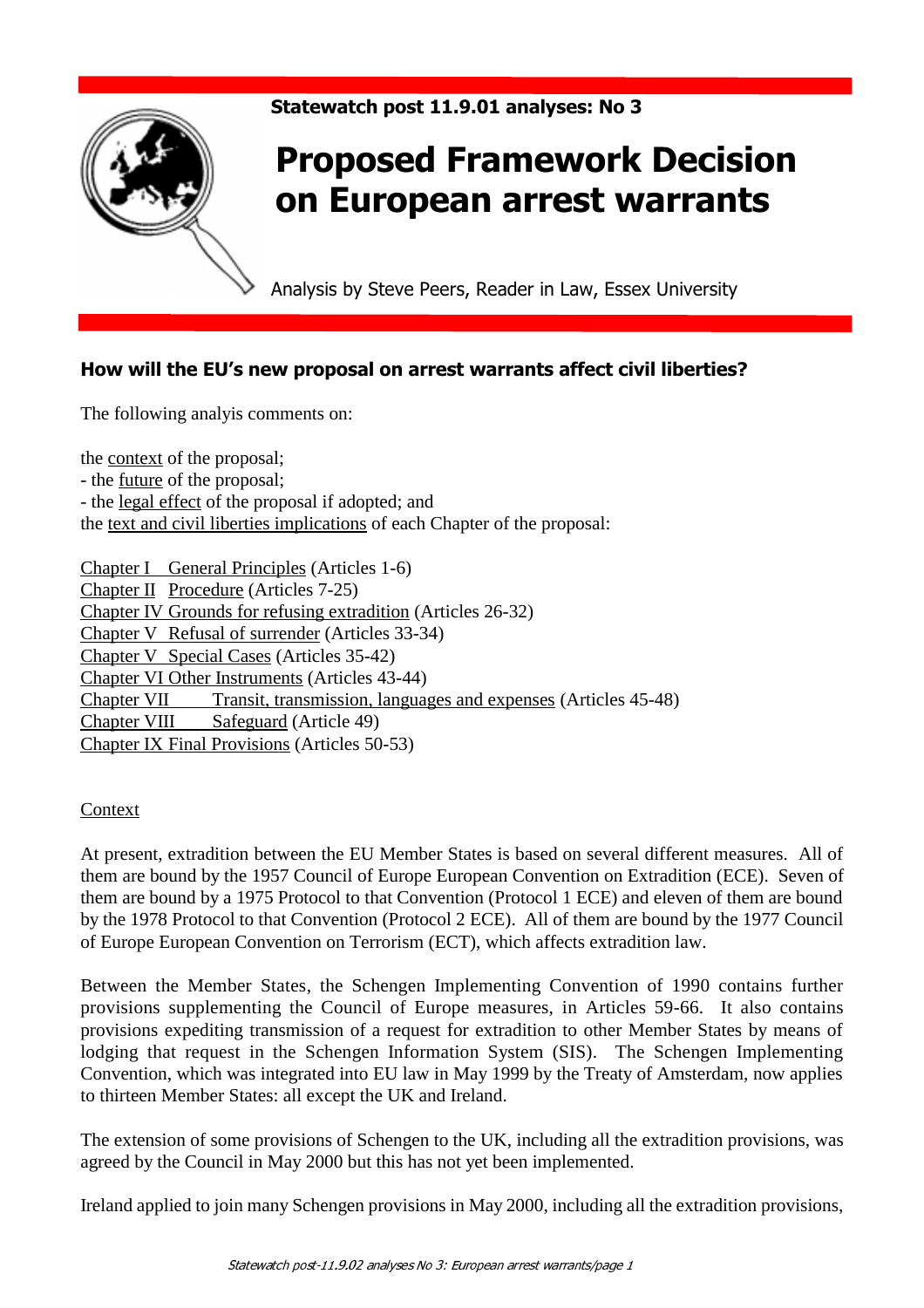but this request has not yet been agreed by the Council. Two treaties concluded by the Council with Norway and Iceland extend all the Schengen provisions to those states from March 2001; this includes a commitment in principle for those states to apply all EU measures building upon the existing Schengen rules in future.

Also, the EU Member States agreed a Convention in 1995 supplementing the Council of Europe and Schengen measures as regards extradition when the 'fugitive' consents to it. A further EU Convention of 1996 further supplements the Council of Europe and Schengen measures in a number of respects. According to the Commission's Explanatory Memorandum to the proposed framework decision, only nine and eight Member States have ratified these measures respectively. However, The Justice and Home Affairs Council (JHA Council) of 20 September 2001 called upon all Member States to ratify both Conventions by the end of 2001.

A draft Decision of the EU Council would designate certain provisions of these two Conventions which are 'building on' Schengen, would mean that Norway and Iceland had to ratify them. In addition, the Council Presidency is currently negotiating a treaty between the EU and Norway and Iceland as regards extradition and mutual assistance. It is not known what this treaty will contain, but it will likely require those two countries to accept the entirety of the two EU extradition Conventions.

The proposed Framework Decision would replace all these measures as between the Member States and Norway and Iceland (see Articles 43 and 44). The Council of Europe measures would still remain in force as regards other third countries. Member States would be obliged to implement the Framework Decision by the end of 2002(Article 52); it would not require any ratification by national parliaments as such, although parliaments will likely have to agree legislation to implement it.

There are regional extradition treaties between the Benelux and Nordic countries and bilateral extradition treaties between Member States. These will still apply to the extent that they set out simplified rules compared to this measure (Article 43(2)).

## Future of the proposal

The 20 September 2001 JHA Council announced an intention to agree on this text by its meeting at 6/7 December 2001, and the 21 September 2001 European Council reinforced this. The European Parliament must be consulted, although its opinion is not binding. The intention to agree upon such a complex and detailed measure with such speed is quite unprecedented at EU level. It can be anticipated that the text will be altered, possibly considerably, during negotiations in the Council, and so it will be more necessary than usual for interested NGOs to be very vigilant about following the negotiations.

Progress can best be followed by checking the "Observatory" on the Statewatch website at:

#### **www.statewatch.org/observatory2.htm**

#### Background

The Commission's proposal goes much further than the plans to simplify extradition law within the EU set out in the 1998 Vienna Action Plan, the 1999 conclusions of the Tampere European Council, the 2000 strategy on the prevention and control of organised crime (OJ 2000 C 124/1; see Recommendation 28) and the 2000 programme on mutual recognition and organised crime (OJ 2001 C 12/10, point 2.2.1). Even the most recent of these plans refers only to measures to simplify extradition for 'the most serious offences referred to in Article 29 of the Treaty on European Union', while the 2000 organised crime strategy suggested that an extradition area was a 'long-term objective' for 2010. Since there has been only a modest result so far as regards the other proposals in the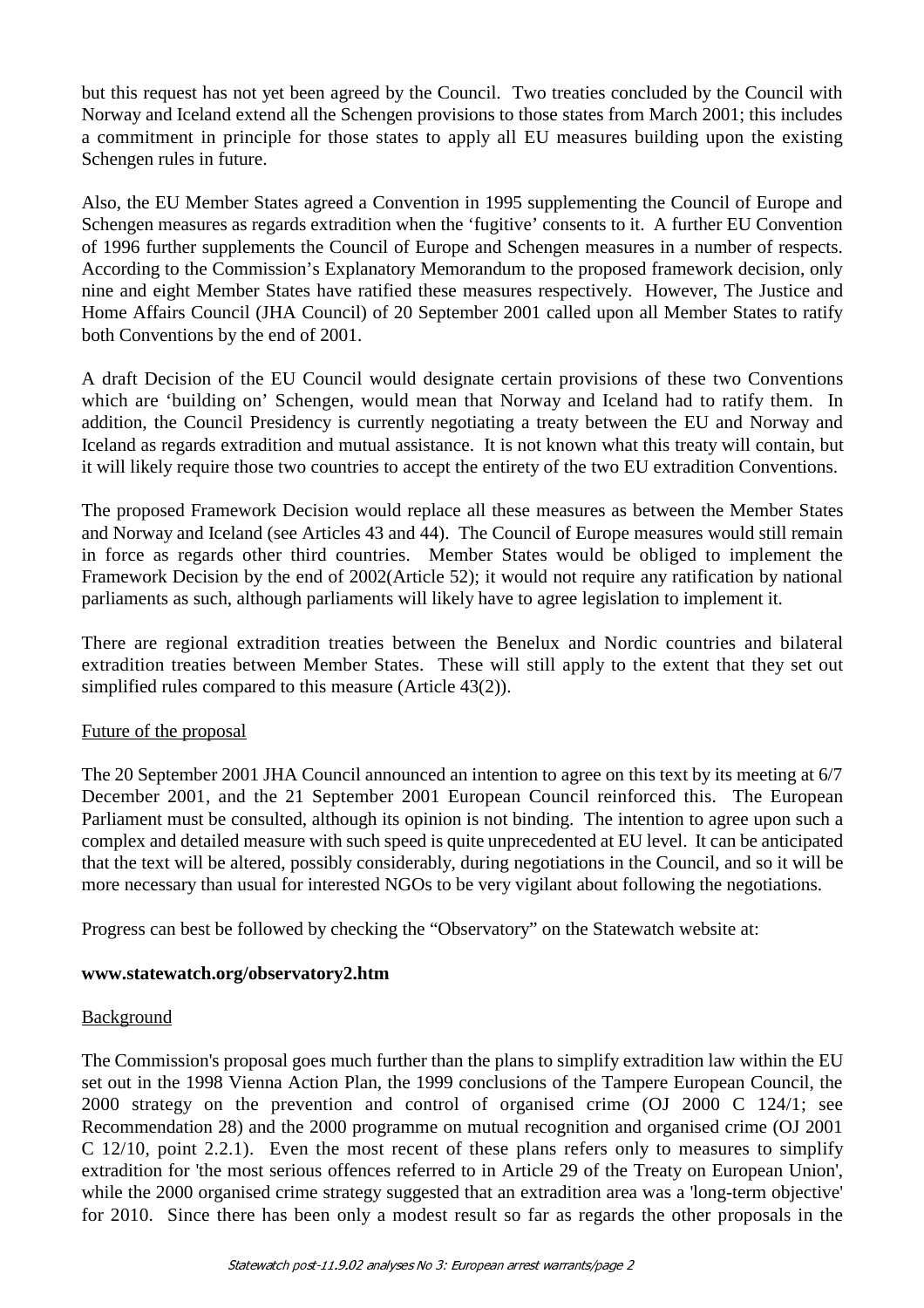organised crime strategy and the mutual recognition programme, what justifies a jump to the 'long-term objective' at such an early stage, especially since the mutual recognition programme was 'designed as a package...in order gradually to achieve mutual recognition of criminal decisions in the European Union' (OJ 2001 C 12/12)? Why not also move ahead to consider extending the principle of crossborder double jeopardy at this time (point 1.1 of the mutual recognition programme)?

#### Legal Effect

It should be emphasised that the effect of this measure, if agreed, will be to subject all extradition between the EU Member States and Norway and Iceland to the jurisdiction of the European Court of Justice, which at present only has jurisdiction over the extradition rules in the Schengen Convention. However, as regards references for a preliminary ruling, this will only apply in those eleven Member States which have accepted the Court's jurisdiction over 'third pillar' matters (all except France, Ireland, Denmark and the UK). Any questions regarding the framework decision sent to the Court of Justice could potentially be answered by means of an accelerated procedure agreed in a recent reform of the Court's rules of procedure, and applied recently for the first time to decide on a reference regarding vaccinations for foot and mouth disease within five months of the reference (Case C-189/01 Jippes).

It will also be possible for all Member States to refer disputes between themselves on the interpretation of the framework decision to the Court of Justice.

Many provisions of the proposed framework decision are sufficiently clear and precise to provide directly effective rights for the requested person, if it were permissible for framework decisions to be directly effective **–** but Article 34 of the EU Treaty expressly rules this out. Having said that, it is arguable that a principle of indirect effect applies (see the Marleasing judgment of the Court of Justice), requiring Member States to interpret their national law in light of the framework decision as far as possible. The question of damages for breach of the framework decision is also open.

## *Civil liberties issues*

*The framework decision should make provision for the effect of a reference to the Court of Justice upon deferment of execution or surrender.*

## Overview of the proposal

The proposal would abolish the term 'extradition', but it is used throughout this analysis for the sake of convenience.

## Chapter I General Principles (Articles 1-6)

This chapter sets out the framework decision's subject-matter, scope and definitions. A fugitive is referred to as a 'requested person'; the state that wants that person and so issues a warrant for arrest and surrender is called the 'issuing state'; and the state which executes the warrant is called the 'executing state'. It should be emphasised that the 'European arrest warrant' will be used both for the purposes of arrest and surrender; this will change the current situation, in which an authority sends first a request for provisional arrest and later a formal, more detailed request for extradition (see Article 16 ECE).

The warrant will also be used for 'searching'. It will apply whenever a requested person is wanted for a trial for a crime punishable by more than one year in the issuing state or to serve a sentence of over four months in that state, for which he or she has already been convicted (Article 2). This will alter current rules, which also require a crime to be punishable in the executing state by a period of over one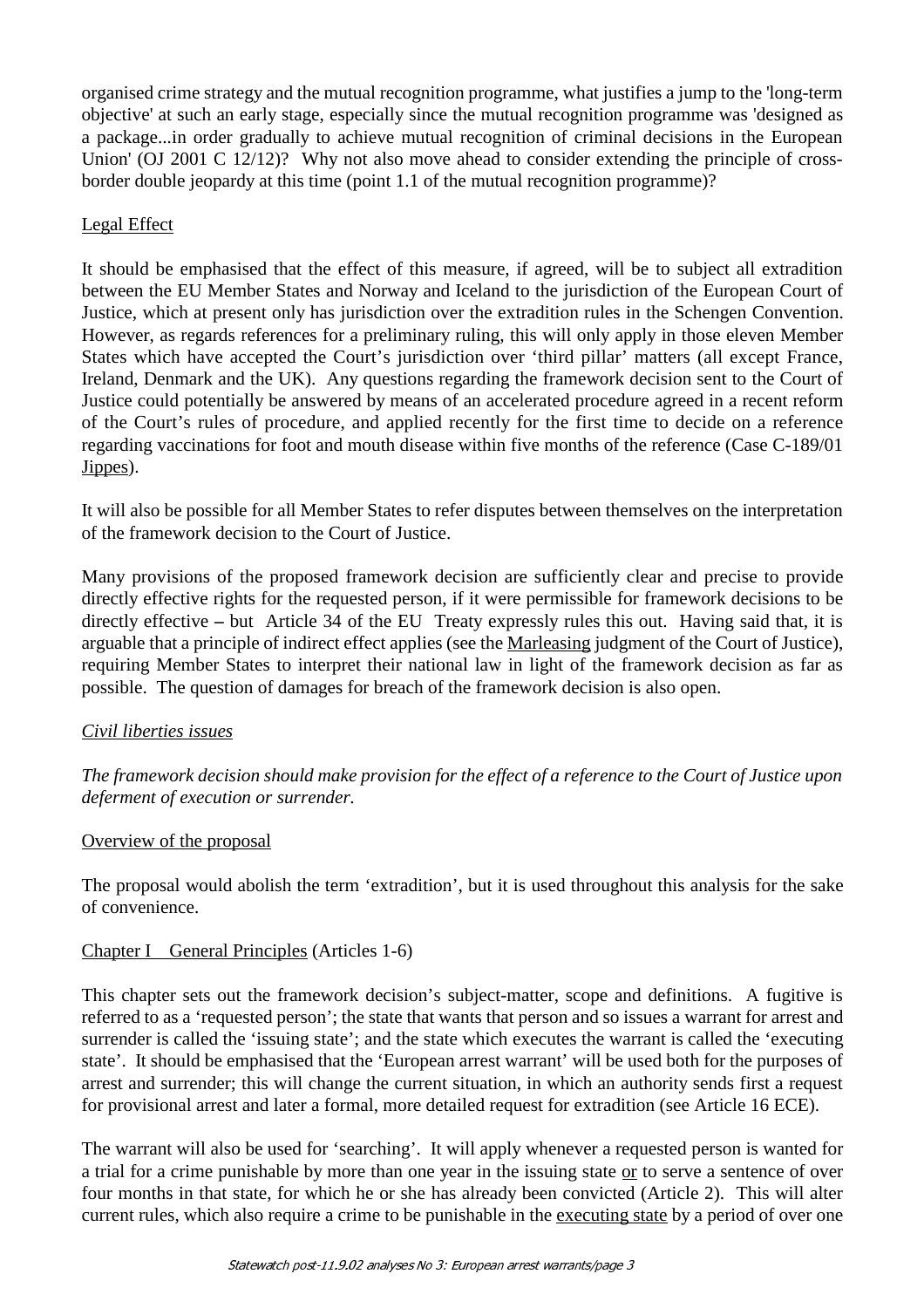year (ECE) or six months (1996 EU), and which only apply the four month sentencing rule in conjunction with the one year rule (ie there may be only a four month sentence but the crime could have been punished by a sentence of over one year). In short, the 'double criminality' rule, requiring a crime to be punished in both states before an extradition can take place, will be abolished between EU Member States, subject to exceptions in Articles 27 and 28 (discussed below).

The measure also requires Member States to specify competent judicial authorities to issue and execute European arrest warrants and one or more central authorities to assist them. It also specifies the content of a 'European arrest warrant' (Article 6).

#### *Civil liberties issues*

*The 'double criminality' rule has long been seen as an essential feature of extradition law. The prospect of abolishing it will likely give rise to concerns. Also, it may be questioned why extradition should be extended to persons who were convicted of a crime punishable by less than a year's sentence in the issuing state.*

*The use of the European arrest warrant as a basis for search (and seizure?) measures is questionable, because of the proposed abolition of double criminality in this measure. At present double criminality is required to conduct search and seizure, according to other international treaties on mutual assistance.*

*Article 2(2) of the ECE, which permitted extradition for separate offences falling under the thresholds if at least one offence fell above it, does not appear here, so would not apply as between Member States. It follows that the extension of that rule to financial penalties also would not apply (Article 1 of Protocol 2 ECE; Article 2(3), 1996 EU Convention).*

## Chapter II Procedure (Articles 7-25)

This is divided into four sections. Section 1 (Article 7) concerns the situation when a judicial authority knows where the requested person lives. In that case, it will simply send a warrant directly to a judicial authority in the state where that person resides. This simplifies the procedure as compared to the ECE, which requires documents to be sent through diplomatic means (Article 12(1) ECE) and of Schengen, which requires request to be sent through ministries (Article 65, Schengen).

Section 2 (Articles 8 and 9) applies where the issuing state does not know where the requested person is. In that case, the issuing state's authority may, as at present, issue an 'alert' in the SIS (Article 8). The executing state may, as at present, place a 'flag' on this SIS alert to indicate that it will not arrest this person (Article 9). However, the grounds for placing this 'flag' is quite restricted as compared to the more general possibility presently permitted by the Schengen rules (see Article 94(4) and 95, Schengen). In particular, there is no prospect of placing the flag in order to apply the 'double jeopardy' (or ne bis in idem) rule in Article 29 of the proposal (preventing a person from being tried twice in the EU as regards the same events).

## *Civil liberties issues*

*The limit upon the executing state's ability to 'flag' alerts may be questioned, in particular as regards double jeopardy.*

Section 3 (Articles 10-14) concerns the arrest and detention of the requested person. This section covers details not found in extradition treaties. Article 10 requires the executing state to take 'coercive measures' under its national law. Article 11 gives the requested person the 'right to be assisted by a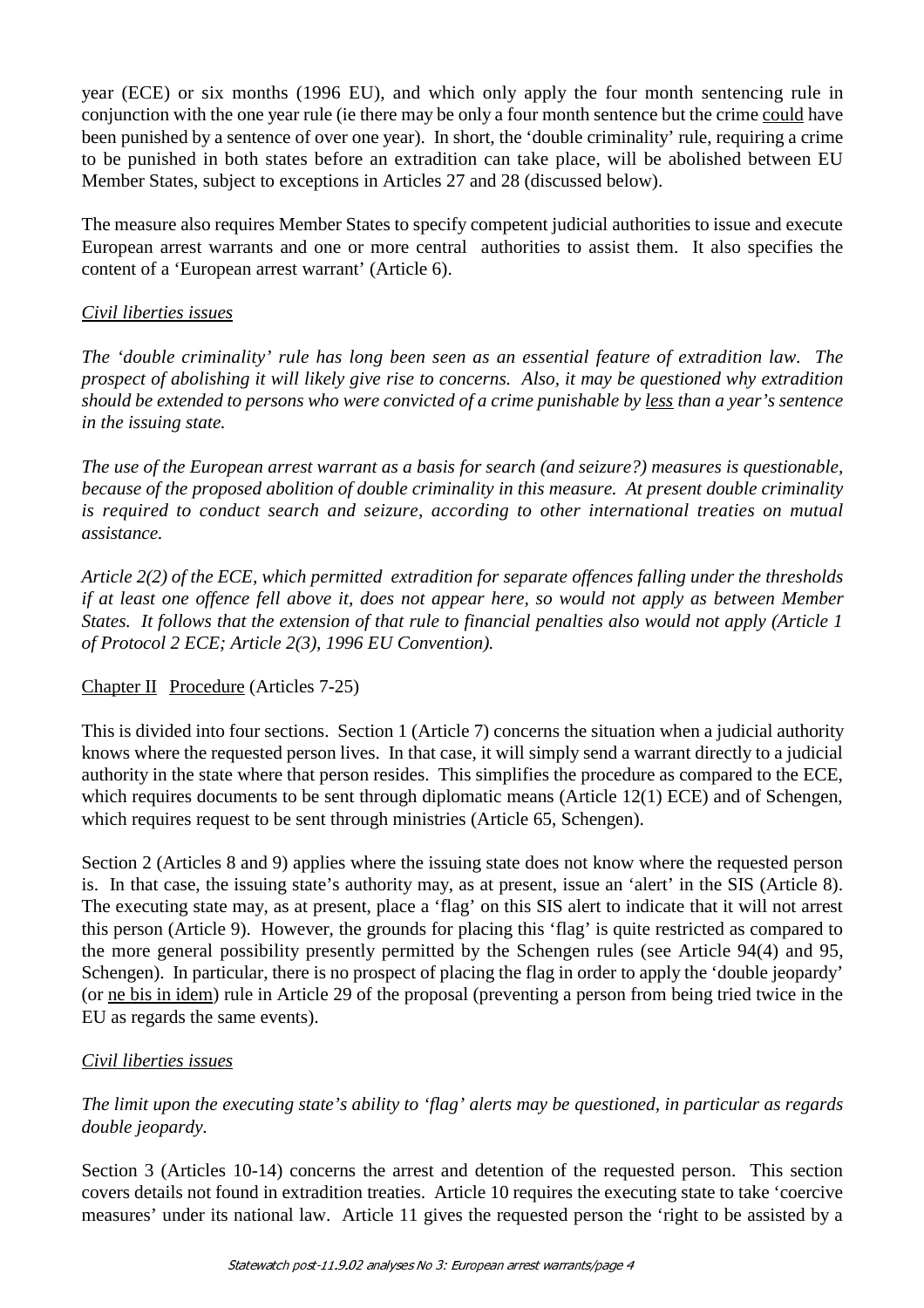legal counsel and, if necessary, by an interpreter' (Article 11(2)). It also requires the competent authority to inform the person of the warrant and the possibility of consenting to surrender (Article 11(1)). Article 12 requires the executing authority to inform the issuing authority of the arrest.

Article 13(1) requires the issuing authority to inform the executing authority immediately as to whether the warrant is still valid. If not, the requested person must be released immediately (Article 13(2)). The executing authority may also release the arrested person on his or her own recognisance and suspend the warrant, but the warrant may be reactivated if the requested person does not keep the agreement to appear at a later date (Article 13(3)). Article 14 requires the executing authority to take a separate decision on whether a requested person will remain in detention; that person may be released subject to certain conditions.

#### *Civil liberties issues*

*Article 10 could make further reference to protection for the requested person as regards the 'coercive measures'. Article 11(2) is an essential provision that should not be weakened in any way. However, Article 11(1) is potentially deficient because it does not specify what information should be given to the requested person immediately upon arrest, or even how quickly the authority should provide that person with the relevant information.*

*Article 13(1) and (2) contain essential safeguards and should not be weakened in any way. Article 13(3) and 14 could be improved to provide that the requested persons should be granted release on the same basis as nationals, given the expedited possibility of extraditing those persons if they breach the relevant conditions. There could also be provision for regular review of the detention and other safeguards in accordance with Article 5 of the European Convention on Human Rights (ECHR).*

Section 4 (Articles 15-25) concerns the judicial procedure for surrender. Again, this section covers details not found in extradition treaties. It requires a judicial examination of the arrest warrant unless the requested person consents to 'surrender' (extradition) to the issuing state. The explanatory memorandum makes clear that this is the extent of review of the extradition to be permitted; there is to be no 'political' aspect to the procedure.

Article 15 specifies that this judicial examination must be within ten calendar days of the arrest. Article 16 sets out the expedited procedure in case of consent, addressing the issue governed by Schengen (Article 66) and in more detail by the 1995 Convention, particularly Articles 7 and 8 of that measure. Unlike the 1995 Convention, the framework decision does not provide for any possibility of revoking consent.

Article 17(1) requires immediate execution of the arrest warrant if the requested person has breached conditions of release. A hearing can only be held in such cases if the requested person challenges the conclusion that these conditions were breached (Article 17(3)). A hearing must also be held if the executing court thinks that certain grounds for refusing extradition may apply (Article 17(2)), or if the requested person does not consent to extradition (Article 18). The issuing Member State may submit observations at the hearing. Also, the executing court may request further information from the issuing Member State (Article 19).

The decision on the execution of the warrant must be made within 90 calendar days of arrest (Article 20). If no decision is taken by that date, or the extradition is refused, then the requested person must be released unless there is another ground for detention or the 'reintegration' principle of Article 33 applies (Article 21(1)). Reasons must be given on expiry of the time time limit or for any refusal (Article 21(2)). The decision must be notified to the issuing authority (Article 22).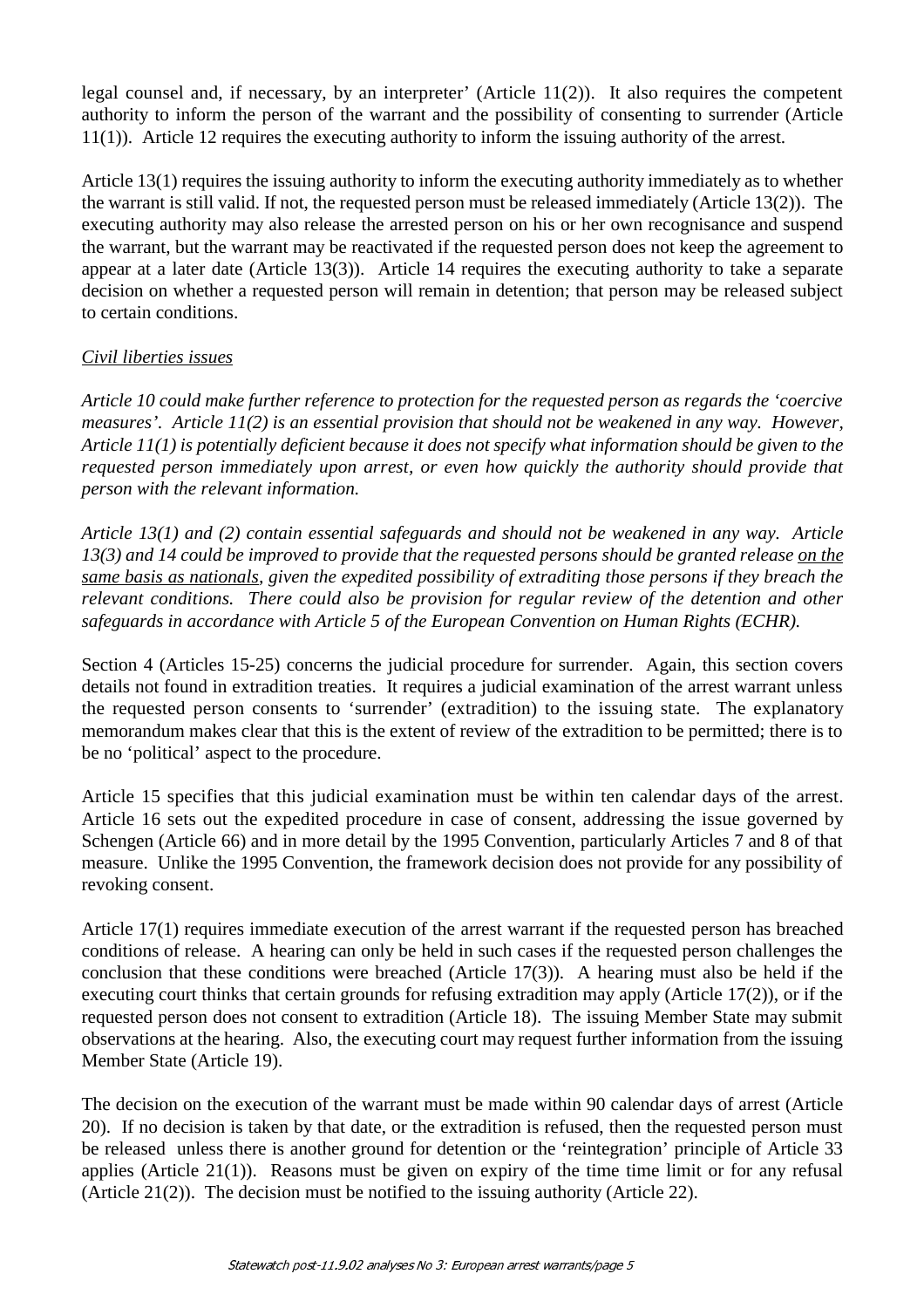The requested person must then be extradited on a date agreed between the authorities, which must be twenty days after consent or execution of the warrant, failing which that person must be released (Article 23(2)). An extension of twenty days is possible in cases of force majeure; or extradition could also be delayed because of the 'personal situation' of the requested person or because the extradition has been deferred in accordance with Article 39 (Article 23(3) and (4)). Article 24 requires deduction of any time served in the executed state; the wording is taken from Article 56 of Schengen, but improves upon that provision, which only applies that principle where a person has been tried already in one Member State for the same offence. Finally, Article 25 requires the issuing judicial authority to terminate the arrest warrant from the date of surrender.

#### *Civil liberties issues*

*There is no reference to appeals from these judicial decisions; Article 20 could be interpreted to rule out such appeals, unless held very quickly. Article 15 does not make clear whether the requested person can make representations as regards the 'examination' provided for. Any delay providing the information pursuant to Article 11(1) would prejudice the requested person's ability to challenge the extradition at this examination or at the hearing.*

*The Commission does not adequately explain why a requested person should be unable to revoke consent, as permitted (if the Member States opt for it) by Article 7(4) of the 1995 Convention.*

*The relationship between the various rules in Articles 17 and 18 regarding the right to a hearing is very unclear.*

*The Commission does not explain why persons who have breached the conditions of release should be 'punished' by removing their right to a hearing on the merits of the extradition request. The courts can prevent any further attempts to escape by simply detaining the requested person.*

*There is no reason to limit the reasons for which a court can order a hearing to those in Articles 27-34; Articles 35-39 are also important. Also, while the explanatory memorandum states that the hearing can address all issues raised by Articles 27-39, Article 18 does not state this expressly; what if 'the national rules of criminal procedure' preclude this?*

*There are no provisions governing the requested person's right to hear and respond to the issuing authority's submissions at the hearing.*

*Article 19 does not require any supplementary information to be disclosed to the requested person.*

*There are no provisions preventing the issuing state from simply sending a fresh arrest warrant for the same alleged offences (or different offences, in relation to the same acts) just before the original deadline for deciding on whether to execute the warrant expires.*

*It might be questioned whether the time limit in Article 20 is adequate in light of the possible complexity of many cases and the prospect of appeals. This provision also makes no allowance for possible references to the European Court of Justice.*

*Article 21(1) contains essential safeguards that should not be weakened in any way. Article 21(2) could be strengthened by specifying that reasons must also be given for a decision to extradite, and requiring the authority to disclose the reasons in all cases to the requested person. The decision should also be notified to the requested person.*

*The obligation to release if surrender is not agreed and to deduct all time served in the executing state*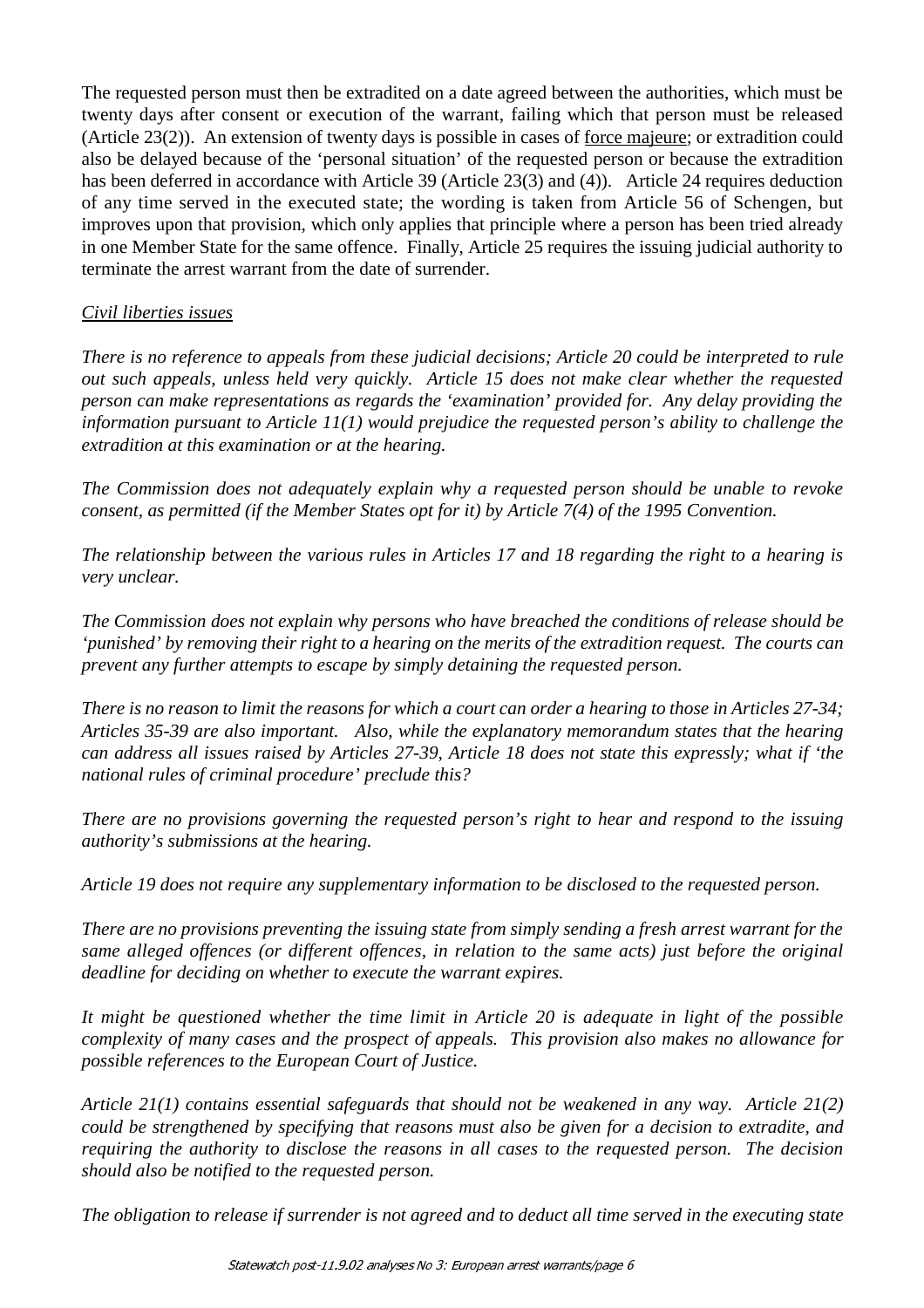*from any sentence (Article 23(2) and 24) are essential safeguards that should not be weakened in any way. However, Article 24 should be redrafted to refer to 'any deprivation of liberty which may be imposed', as the present wording infringes the presumption of innocence (and also assumes that the requested person will receive a custodial sentence).*

*There is no provision permitting the requested person to challenge the surrender before the courts as regards his or her personal situation (Article 23(3)).*

*Article 25 should specify that the issuing authority must cancel the SIS alert immediately (as discussed in the explanatory memorandum).*

## Chapter III Grounds for refusing extradition (Articles 26-32)

Articles 27-32 set out the grounds upon which extradition may or shall be refused. These are:

- 1) where a Member State lists the conduct which the requested person has allegedly committed on an exhaustive list of conduct which it will not extradite for (Article 27);
- 2) where the executing Member State does not criminalise the act for which extradition is requested, and that act did not take place in the territory of the issuing state (Article 28);
- 3) where the executing Member State has already convicted, terminated proceeding or decided not to institute proceedings against that person (Article 29);
- 4) where the executing Member State has granted that person an amnesty (Article 30);
- 5) where the executing Member State has granted that person immunity (Article 31);
- 6) where there is insufficient information or the identity of the requested person cannot be established (Article 32).

Only points 3 and 5 are mandatory grounds; the remainder are only options for executing states. Point 2 should be compared with Article 7 of the ECE, which contains a narrower principle, while the wording relating to point 3 (double jeopardy) is nearly the same as Article 9 ECE. On this issue, the framework decision improves upon the ECE by requiring that extradition must be refused where proceedings were terminated or not instituted. However, it does not provide for the broader application of the double jeopardy principle found in Article 2, Protocol 1 ECE, even as an option. Nor does it refer to the double jeopardy rules in Articles 53-57 Schengen; the Commission notes in the explanatory memorandum that a 1987 Convention containing the same provisions has not been widely ratified, but seems unaware that the same rules already apply to almost all Member States (and the UK and Ireland soon).

Article 30, on amnesties, is based on Article 4, Protocol 2 ECE, also found in Article 62 Schengen and Article 9 of the 1996 EU Convention. However, the framework decision transforms the obligation to refuse extradition found in the Protocol and the 1996 Convention into an option. The explanatory memorandum claims that 'the drafting is identical', but this is simply not the case (in any event, the Schengen provision is drafted differently from the other two prior provisions).

## *Civil liberties issues*

*Article 27 is ambiguous and it may be difficult to apply in practice because of its wording. First, while the explanatory memorandum suggests that a Member State could invoke Article 27 to exclude extradition due to different ages of criminal liability, the text of Article 27 does not make this clear. Similiarly it is not clear whether a Member State could list an offence in Article 27 on the grounds that it punishes that offence, but with non-custodial sentences or custodial sentences of less than one year. Secondly, the wording of Article 27 would make it difficult for a Member State to react to changes in other Member States' criminal law. The 'negative list' approach means that an extension of criminal liability in one Member State to a novel area (or an increase in sentencing requirements above the*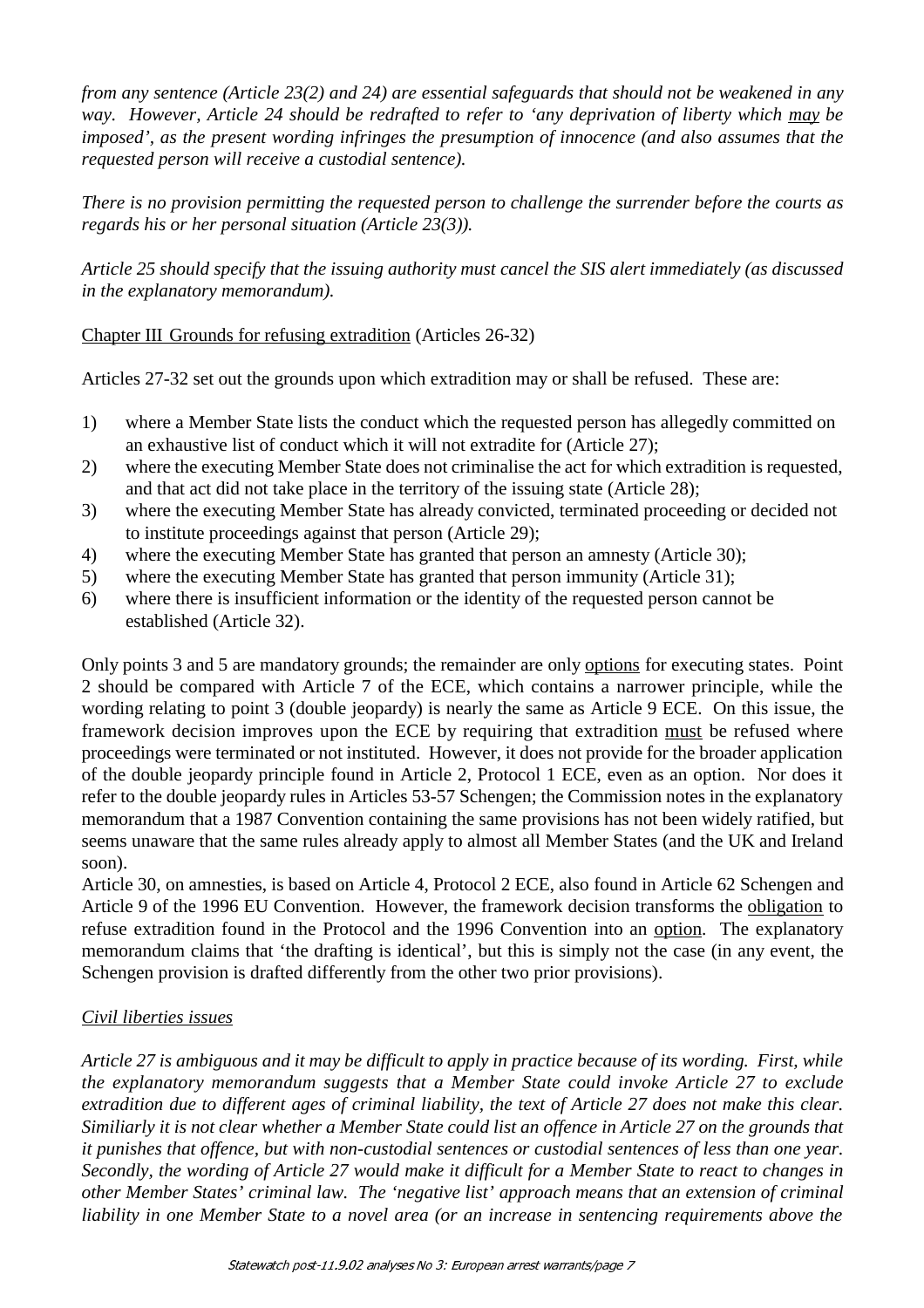*threshold) will automatically mean that the framework decision applies, without any possibility for the other Member States to scrutinise whether they wish extradition to apply in such cases. Since there is no requirement for Member States to inform each other of changes in their criminal laws, such changes will come as a surprise to other Member States. Thirdly, it is not clear how the three-month waiting period for application of Article 27 to new cases will apply to arrest warrants issued previously or to arrest warrants issued during the three-month period. The Commission does not adequately explain why such a waiting period should be imposed. Since other Member States will likely become aware of a Member State's intention to list a new exception before publication of that decision in the Official Journal, their authorities could rush to issue many arrest warrants before the deadline despite the clear intention of the Member State to disapply the framework decision in relation to such conduct.*

*Article 28 is an essential safeguard that should not be weakened in any way. In fact, the Commission does not adequately explain why this safeguard is only optional, not mandatory.*

*The mandatory nature of Article 29(2) is welcome, as is the retention of mandatory refusal pursuant to Article 29(1). These protections should not be weakened in any way. However, the limitations on Article 29 are indefensible. It is startling that the Commission is unaware of the ne bis in idem obligations applying in the Schengen Convention, which are already the subject of a reference to the Court of Justice and which are reflected in the EU Charter of Fundamental Rights. Of course, Article 54 of the Schengen rules will prevent a second conviction after a person has been extradited to the issuing state; but why permit extradition at all in such cases? This invites abuse by prosecutors, because an issuing state might seek extradition for a serious offence for which a person has already been convicted, only to drop such charges after the extradition and lay charges for offences which it could not have sought extradition for under the framework decision (see discussion below of the abolition of the speciality rule). Even if the issuing state is forced to give up its prosecution following the extradition, pursuant to the Schengen rules, there will be much avoidable disruption to the life of the requested person. Jurisdictional issues should always be settled as soon as possible, in particular where serious consequences such as detention and extradition are involved.*

*While the explanatory memorandum argues that the executing state will not have the information on conviction in a third state to hand, the same could equally be said of the issuing state. In such cases, the requested person will obviously be willing to provide as much information as possible regarding the prior conviction for the same facts, and if necessary, the time periods under the framework decision could be extended in such cases. It is hard to avoid the conclusion that the Commission is not taking the EU Charter of Fundamental Rights seriously.*

*The Commission does not explain why the amnesty exception in Article 30 should become optional, rather than mandatory as in existing measures.*

*It might be questioned whether Article 31 of the measure should provide for limits on immunity, particularly as regards crimes governed by the treaty establishing the International Criminal Court and by ad-hoc tribunals established by the Security Council.*

*It is hard to see why Article 32 is only optional. Why should the executing authority be permitted [to execute] the warrant if the information is inadequate or the identity cannot be established?*

It should be emphasised that many traditional grounds for refusing extradition would be abolished by the framework decision. These are:

1) the 'political offence' exception (see Article 3 ECE; this exception has been narrowed, but not abolished, by Article 1, Protocol 1 ECE, the ECT and Article 5 1996 EU Convention);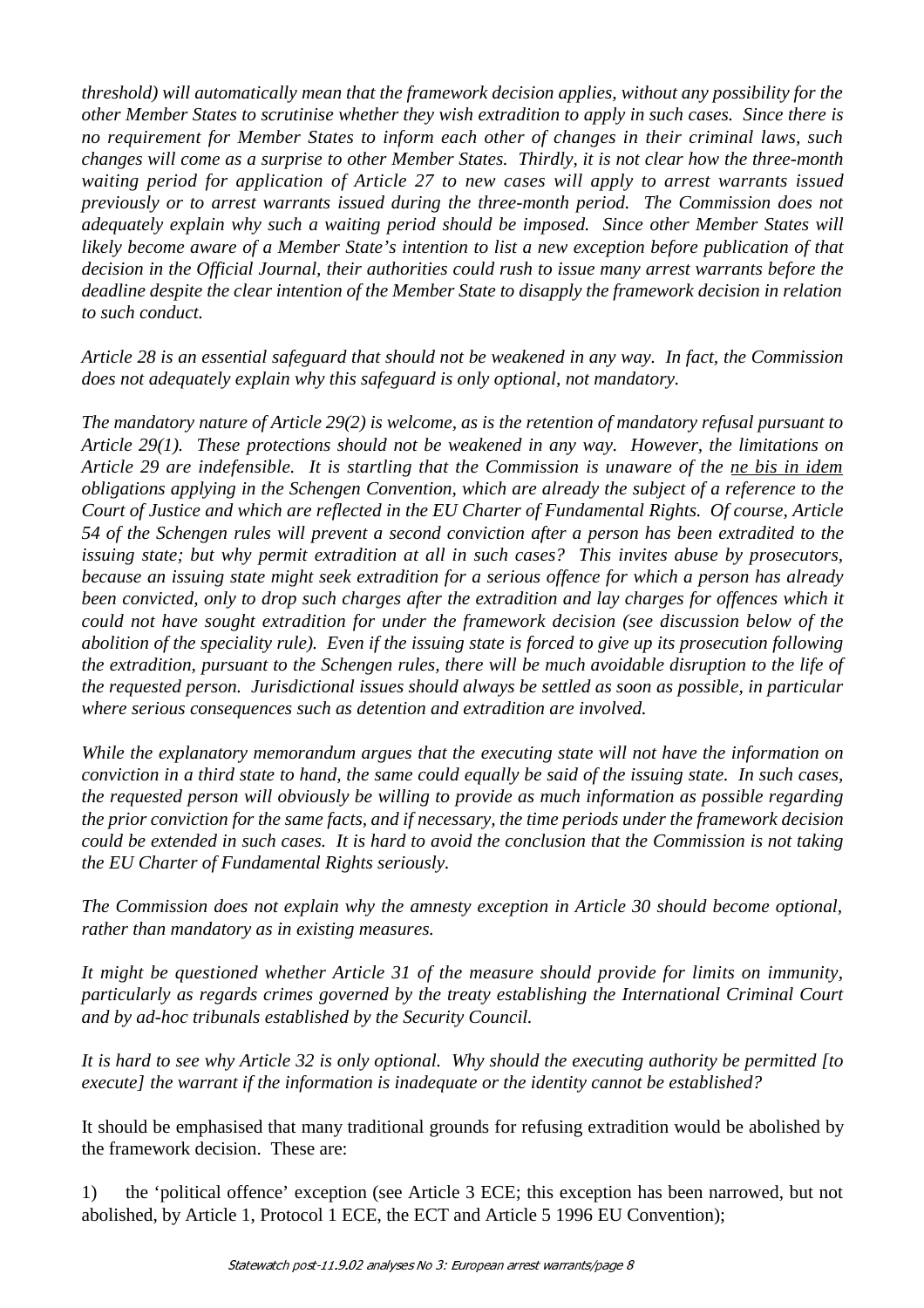2) the 'military offence' exception (Article 4 ECE);

3) the 'fiscal offence' exception (see Article 5 ECE; this exception was narrowed, but not necessarily abolished, by Article 2, Protocol 2 ECE, Article 63 Schengen, and Article 6 1996 EU Convention);

4) the possibility of refusing to extradite a state's own nationals (Article 6 ECE, limited but not abolished by Article 7 EU);

5) the refusal to extradite due to lapse of time in the issuing or executing state (Article 10 ECE; Article 62(1) Schengen and Article 8, 1996 EU Convention state that only the limitations in the issuing state apply, although the latter provided for some flexibility on this matter);

6) the refusal to extradite to face capital punishment (Article 11 ECE), although this exception may have been dropped because no EU state imposes this penalty in normal circumstances;

7) the specialty rule, which does not permit states to prosecute for an offence other than those for which extradition was requested (Article 14 ECE, limited by Articles 10 and 11, 1996 EU Convention); and

8) the rule against re-extradition to another state without the executing state's consent (Article 15 ECE, limited by Article 12, 1996 EU Convention as between Member States)

As regards the specialty rule, Article 41 of the framework decision instead permits prosecution for any offence which was not the subject of an extradition request, except where Articles 27, 28 or 30 apply. A contrario, this would permit prosecution where Articles 29 or 31 apply, or for an offence punishable by less than one year in the issuing state.

*The Commission does not explain why it is necessary to abolish the remaining possibility of applying a political offence exception, where a person is being persecuted on certain grounds (Article 3(2) ECE and Artcle 5 ECT, maintained in force by Article 5(3), 1996 EU Convention).*

*The Commission gives no rationale for abolishing the military offence exception.*

*The Commission does not explain why the fiscal offence exception should be abolished, given that its application has already been limited.*

*The refusal to extradite a state's own nationals is in many Member States a guarantee protected in that state's constitution. The Commission does not explain why the 'extradite or prosecute' principle cannot be applied (or strengthened if necessary) in order to ensure that persons who allegedly commit a crime and then return to their state of nationality to avoid extradition are nonetheless prosecuted. It should be emphasised that the EU Mutual Assistance Convention will make it much easier for the state of nationality to obtain the evidence needed to prosecute its national for acts allegedly committed abroad. Similarly, as regards persons who have already been convicted by a final decision, the Commission does not explain why the principle of 'extradite or enforce the sentence' should not be developed instead, as detailed in the 2000 programme on mutual recognition in criminal law (points 3.1.1 and 3.1.2).*

*The abolition of 'lapse of time' limitations as regards even the issuing state is hard to justify. Why should the issuing state be permitted to ignore the limitation periods of its own law, merely because the alleged offender has left its territory? This would place the alleged offender in a worse position merely because he or she has crossed a border. The prospect of maintaining the issuing state's lapse of time rules in not even preserved as an option. Member States presumably take the prospect of absconding offenders into account when they set limitation periods, and it should be recalled that many planned or adopted EU measures will make it easier to investigate an alleged crime that has cross-border dimensions.*

*As for abolition of the speciality rule, this creates a prospect of abuse. An issuing state might request*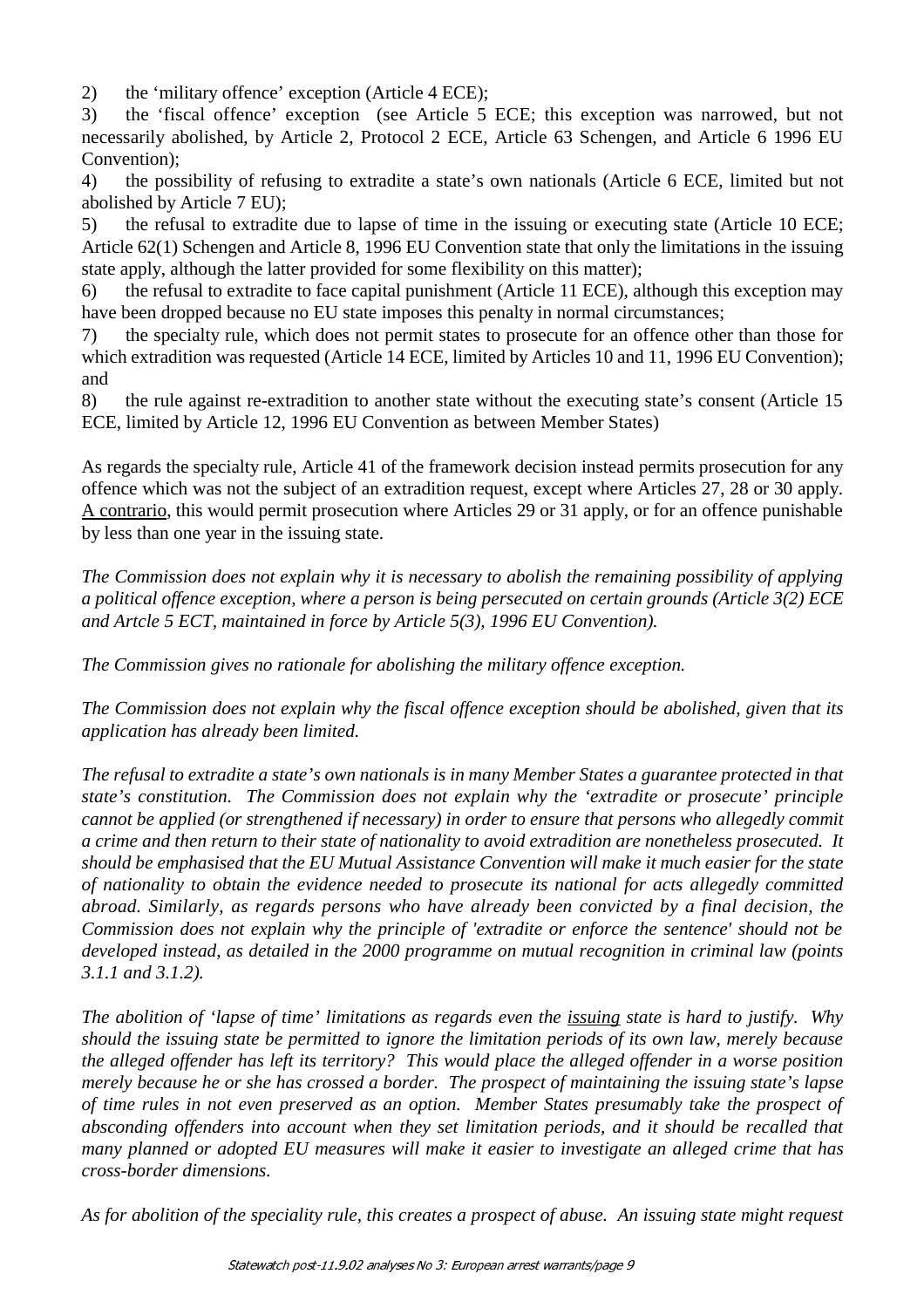*extradition for a serious offence, intending to drop those charges once extradition has been completed and then charging a person with certain crimes which it could not have obtained extradition for, thereby circumventing any refusal to extradite on grounds of double jeopardy or immunity, or alternatively circumventing the thresholds for extradition set by the framework decision. It will be difficult for the executing state to prevent such abuse because of the cursory checks on the arrest warrants provided for in the framework decision. To prevent this problem, the framework decision should be amended so that Article 41 prevents prosecution in all such cases where extradition could or must be refused, not just those presently listed.*

*The abolition of the re-extradition rule could be intepreted to mean that re-extradition to a third state outside the EU would now be permitted without the consent of the executing state. It is inappropriate for this framework decision to make the extradition to non-EU states simpler, and so this should be clarified.*

## Chapter IV Refusal of surrender (Articles 33-34)

Articles 33 and 34 permit an executing authority to refuse surrender on two grounds. First, the authority may refuse surrender if the requested person would have better possibilities of reintegrating if the sentence is served in the executing Member State. Secondly, the authority may refuse surrender if the requested person can instead take part in the issuing state's proceedings by means of videoconference.

#### *Civil liberties issues*

*According to the explanatory memorandum, Article 33 can only apply to persons who have already been convicted by the issuing state, rather than those wanted for trial there. This should be specified expressly.*

*Article 34 does not take over Article 10(9) of the EU Mutual Assistance Convention fully, as the Commission claims in the explanatory memorandum. Article 10(9) specifies that 'Member States may at their discretion also apply the provisions of this Article' to accused persons. The other provisions of Article 10 of the Convention contain a number of detailed protections for persons participating in a videoconference, and Article 10(9) further provides that the Council may adopt a further measure concerning the rights of the accused in such proceedings if necessary. There is no reference in the framework decision to the protections of Article 10 of the Convention or to the prospect of future necessary Council measures.*

*Article 34(3) should also specify that such detention decisions must be in accordance with the ECHR.*

## Chapter V Special Cases (Articles 35-42)

Article 35 requires a new hearing of the case if the conviction was issued *in absentia*, but Article 3 contains a limited definition of 'in absentia' for this purpose. Article 36 permits execution to be subject to the condition that the arrested person is returned to serve the sentence in the executing state. Article 37 allows a Member State to make execution conditional on avoiding a life sentence; this reflects a provision in the treaty of Portuguese accession to Schengen. Article 38 allows deferment of the execution of the warrant due to the state of health of the requested person. Article 39 addresses various situations in which the requested person is being tried or is serving a sentence in the executing state; this is a more complex version of Article 19 ECE. Article 40 addresses the situation where there are multiple requests for extradition or arrest warrants. Here, Article 40(1) is a shorter version of the rule applying in Article 17 ECE; the framework decision omits any consideration of the nationality of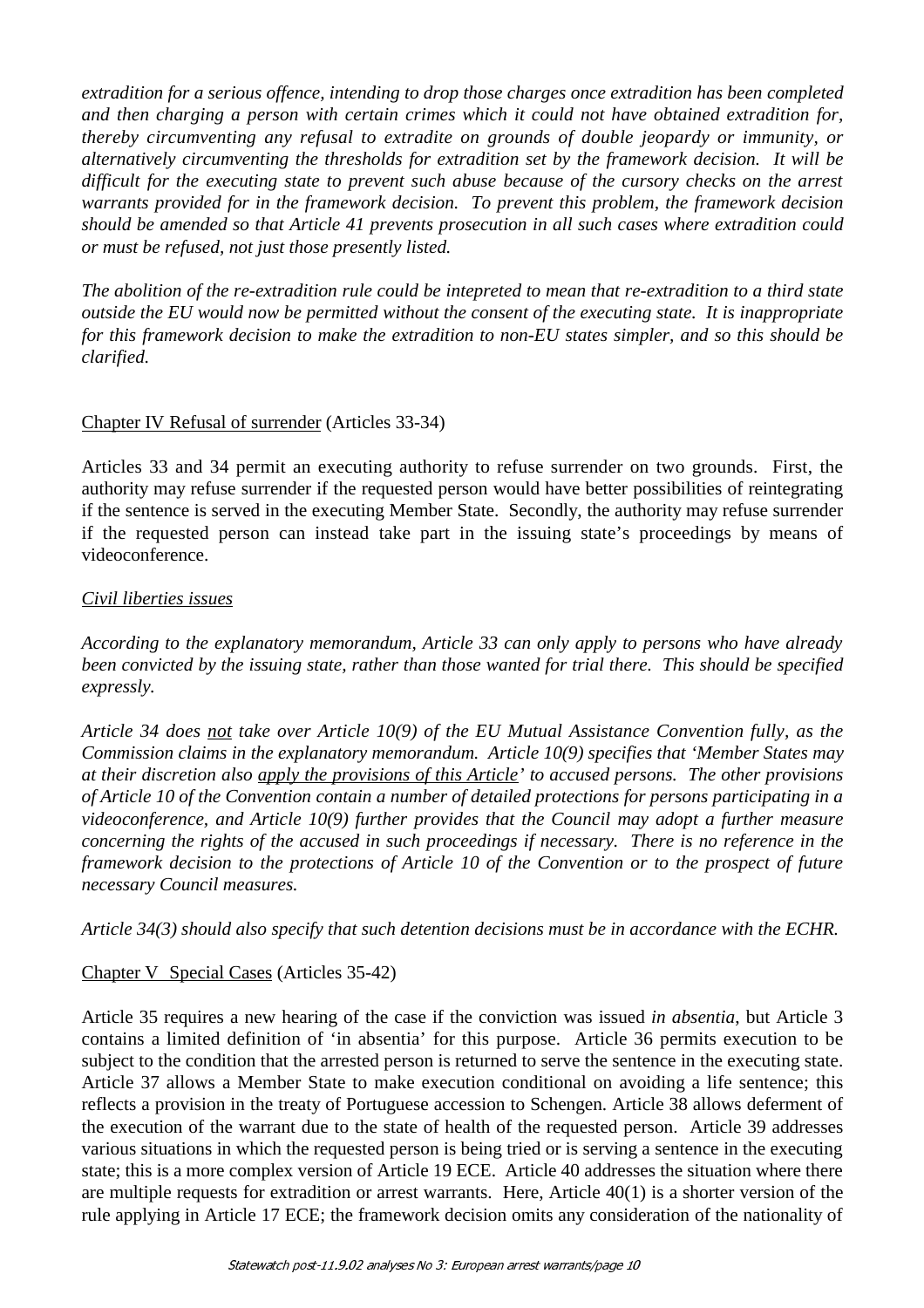the requested person and the possibility of subsequent extradition to another state.

Article 41 all but abolishes the specialty rule, and was considered above. Article 42, on handing over property, is almost identical to Article 20 ECE.

#### *Civil liberties issues*

*The in absentia rules do not take full account of the ruling of the Court of Justice and the Court of Human Rights in the recent Krombach cases. Also, they do not permit a person to argue for a new trial on grounds that he or she was inadequately represented at the prior trial. There are no provisions allowing for appeal against prior in absentia judgments.*

*The Commission does not explain why Article 36 should be optional, rather than mandatory. As drafted, this Article appears to presume the guilt and custodial sentencing of the requested person, and must be redrafted to make it clear that it only applies if the requested person is convicted and is subjected to a custodial penalty as a result.*

*Article 38 is welcome, but the earlier provisions of the proposal make no cross-reference to it (and vice versa). The proposal should therefore regulate the relationship between Articles 20 and 38. Also, it is not clear why this provision should not also apply to deferment of surrender, and how it relates to Article 23(3) of the proposal on the 'personal situation' of the requested person.*

*Article 39(3) and (4) are based on Article 9 of the EU Mutual Assistance Convention. However, they omit many provisions of Article 9 of that Convention, including aspects regarding protection of the suspect. In particular, there is no requirement to deduct the period in custody during the transfer from any sentence imposed (Article 9(4) of the EU Mutual Assistance Convention); Article 24 of the proposed framework decision would not apply to such cases, since it makes no reference to temporary transfer.*

#### Chapter VI Other Instruments (Articles 43-44)

As noted at the outset, the framework decision would replace all multilateral extradition agreements and all EU or Schengen extradition arrangements at end 2002.

The Commission does not explain why every aspect of the extradition rules must be regarding as building on the Schengen acquis for Norway and Iceland, given that only certain provisions of the EU Conventions are considered to be building on the acquis.

#### Chapter VII Transit, transmission, languages and expenses (Articles 45-48)

The transit provision simplifies Article 21 ECE, itself simplified by Article 16 of the 1996 EU Convention. It is not clear how the UK government's reservation on Arrticle 21 ECE would apply as between Member States. The provision on transmission of documents is based on Article 6 of the EU Mutual Assistance Convention. The rule on languages adapts Article 23 ECE, by requiring translation if needed into the executing state's language, not just an official language of the Council of Europe (English or French). The expenses rules simplify Article 24 ECE.

## Chapter VIII Safeguard (Article 49)

Article 49 permits a Member State to suspend application of the Framework Decision in the event of a 'serious and persistent' breach of human rights in another Member State for which that Member State could be sanctioned pursuant to Article 7 EU. This suspension must terminate after six months unless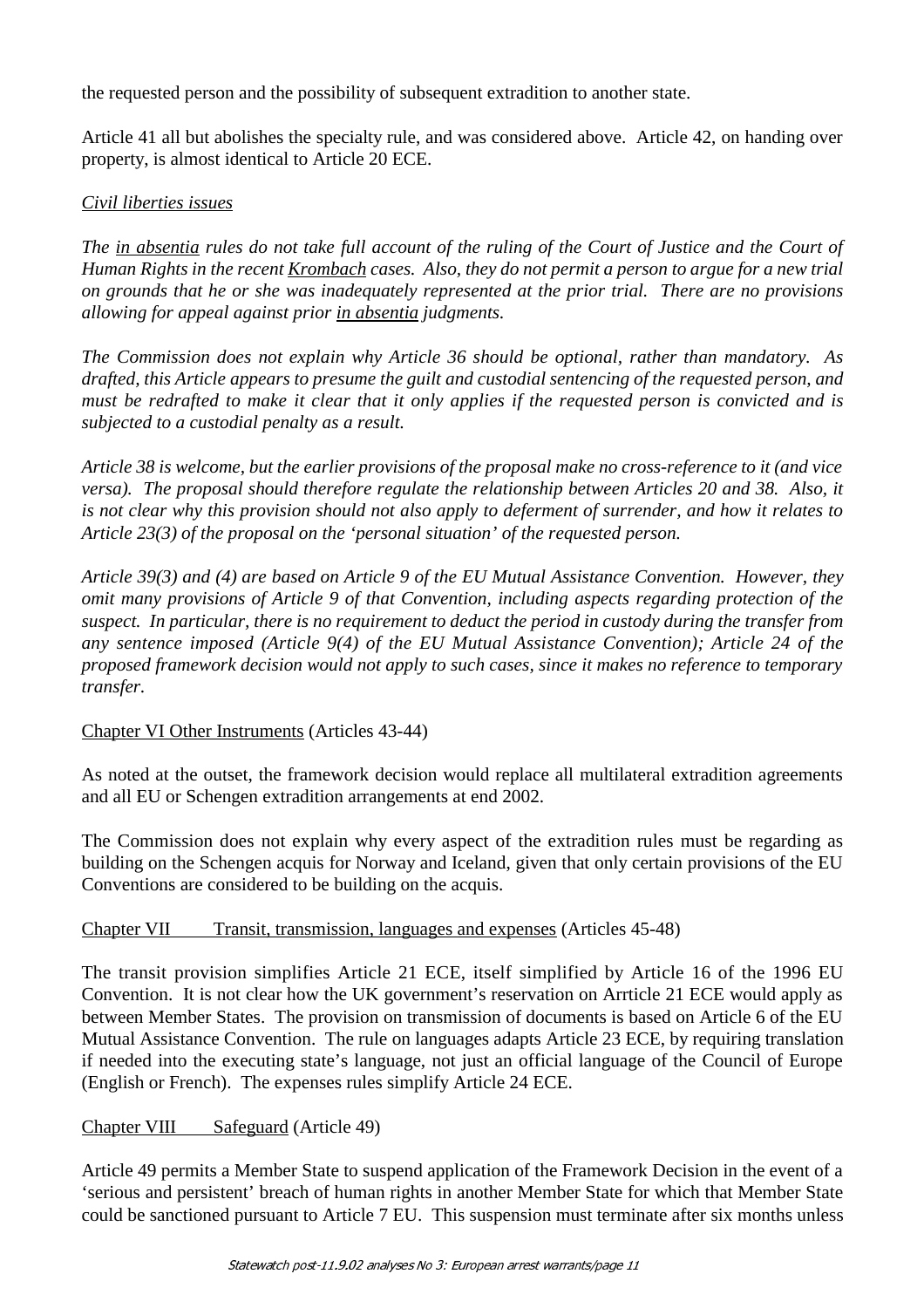the procedure set out in Article 7 is initiated. Also, a Member State must assert jurisdiction over the relevant offences if it applies such a suspension.

### *Civil liberties issues*

*Article 49 does not regulate what happens to proceedings under way already when such a suspension is applied, or what happens when the suspension is terminated. Also, it does not regulate what happens when a proceeding for a possible sanction pursuant to Article 7 EU is actually under way at EU level, or where such a proceeding results in a sanction (a so-called 'red card'). The framework decision should provide for an obligation to suspend proceedings (with transitional rules) in such circumstances.*

*Also, the proposed Treaty of Nice allows for the EU to issue a warning (a so-called 'yellow card') to a Member State that risks a serious breach of human rights. This framework decision should also take account of that Treaty's entry into force in future, and provide for an obligation to suspend proceedings (with transitional rules) in the event that such a 'yellow card' is issued.*

*It may be questioned whether the framework decision can validly relieve Member States' authorities of any further obligation to consider the human rights situation in issuing states that results from ECHR or their national constitutional law. Also, it may be questioned why it is not expressly possible for a requested person to argue that an issuing state is engaging in a serious and persistent breach of human rights.*

*It should also be possible for requested persons to offer evidence as regards their particular circumstances that the prison conditions in the issuing state breach Article 3 ECHR or that there is a risk of the 'fair trial' rights of Article 6 ECHR not being applied in the trial in the issuing state. If such evidence is convincing, the extradition should not be permitted, although the framework decision could provide that in such a case the executing state could prosecute or enforce the sentence against the requested person itself if it also has jurisdiction to do so.*

#### Chapter IX Final Provisions (Articles 50-53)

The framework decision must be applied by the end of 2002, and a report will review it and consider possible changes, in mid-2003.

#### Addendum (16.10.01)

#### Further Developments

The EU JHA ministers have recently discussed two key points in relation to the proposed framework decision. These are the scope of the proposal and the system of judicial remedies in the executing state. The issues in relation to these points are set out in Council document 12646/01, 10 October 2001.

#### Scope of the Proposal

From a civil liberties perspective, it is welcome to read that delegations do not support the 'negative list' proposal of the Commission (see the separate comments on the problems with this proposal).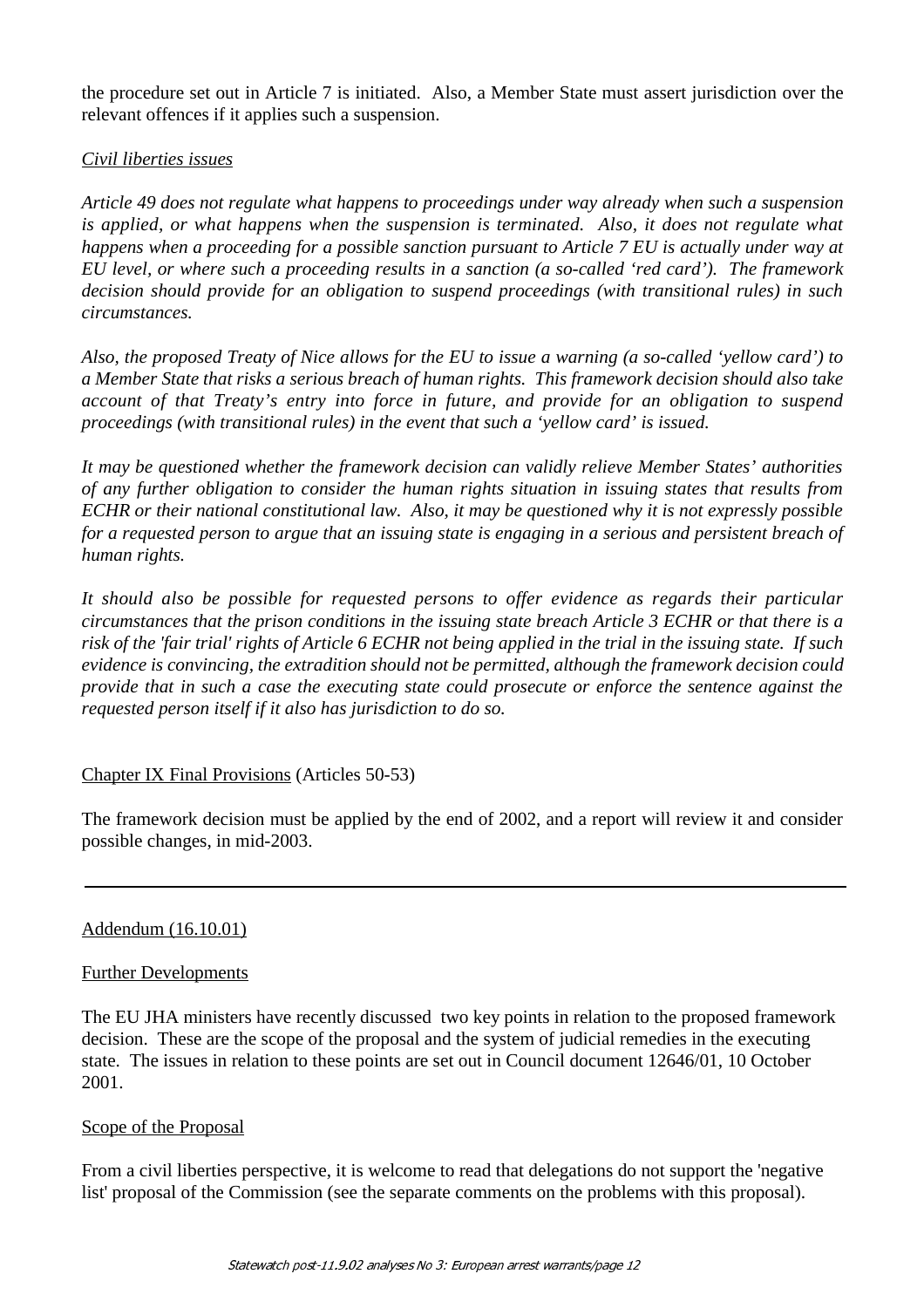Of the four alternative options, the first (total abolition of double criminality) is highly problematic, since it would lead to wholly extraterritorial application of criminal law (ie even to acts which took place outside the issuing state in a state which does not criminalise those acts).

The second option is less problematic (although logically it would be appropriate to extend the principle to prohibit extradition where the acts took place in \*any\* state which does not criminalise the behaviour in question). Moreover, the second option does not expressly refer to the maintenance of a threshold in the issuing state. It would be highly objectionable to drop such a threshold, which would mean extending extradition law to all alleged crimes. If such a threshold did apply, there is still no detailed explanation of why the principle should apply where a person was convicted for a crime of less than a year's length, unlike current extradition law.

In addition, the concerns about the combination of the abolition of double criminality with the abolition of the specialty rule (see separate comments) and the abolition of other rules would still apply.

The third option would be the best of the four presented, because it would mean that fast-track extradition only applied where Member States had agreed to harmonise their criminal law. This option should only apply where the instruments in question require the Member States to make the offence in question extraditable, thus guaranteeing that a threshold will still apply in *both* states. It should also only apply subject to reservations made by Member States to the relevant instruments, or to options exercised by Member States pursuant to those instruments. But the proposed framework decision would still need a number of improvements from a civil liberties perspective (set out separately). Also the relationship between the EU system and the remaining ECE system (with EU amendments) would have to be scrutinised in great detail. More broadly, it is hard to comment fully on this option because none of the documents detailing the state of discussions on the proposal on freezing of evidence and assets (referred to in the Council document) have been released to the public.

The fourth option is also less objectionable, because it would effectively maintain safeguards concerning double criminality and thresholds in all cases, provided again that the 'harmonised offence' provisions only applied where an instrument required Member States to make an offence extraditable. This presumes that the thresholds would apply in both the issuing and the executing state. Again, other aspects of the framework decision would need to be changed from a civil liberties perspective.

Whichever option is chosen, there is a particular need to examine the issues of double jeopardy, abolition of the specialty rule and the human rights standards of the issuing state in the proposal.

## Judicial Remedies

The recent Council document suggests that judicial protection in the executing state should be simplified in one of two ways or subject to a time limit.

The proposal sets out a detailed system of judicial remedies regarding the execution of the arrest warrant. As set out separately, many of the details of this proposed system contain essential safeguards for requested persons that should not be weakened in any way, although converesely these safeguards could be further improved. It follows that there must be grave civil liberties concerns about any attempt to 'simplify' judicial protection. However, if the scope of the proposal is narrowed as suggested elsewhere in the Council paper, the civil liberties concerns will inevitably be partly assuaged to the extent that the scope is narrowed.

Option 1, limiting judicial supervision to the issue of legality of detention, is not acceptable from a